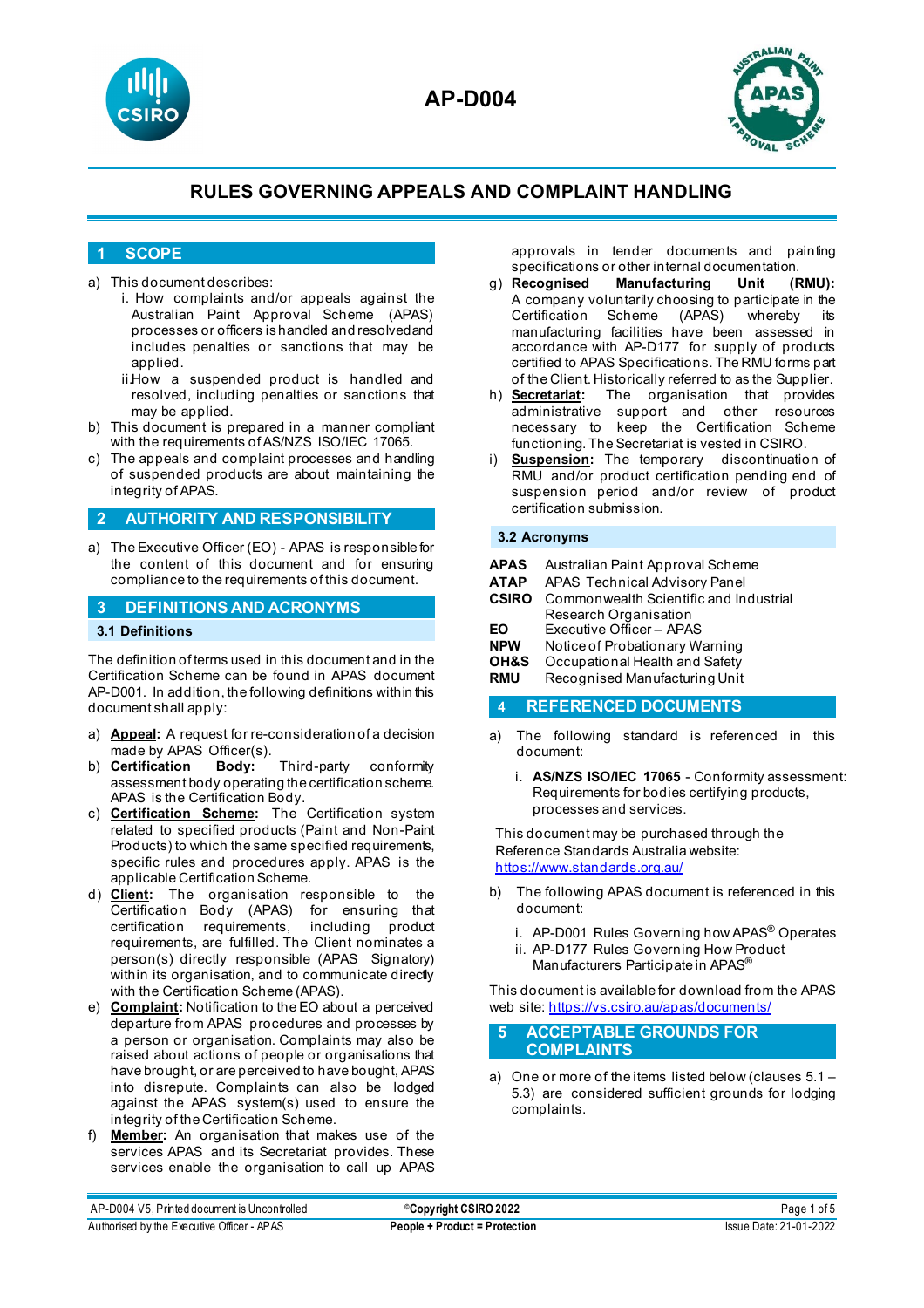



## **5.1 Complaints Against APAS**

- a) Where an APAS Officer has, by their actions, words or deeds, brought APAS into disrepute.
- b) Where there is, or has been, a perceived conflict of interest.
- c) Where any published process or procedure or document fails to maintain the impartiality and / or integrity of the Certification Scheme.

## **5.2 Complaints Against Members**

- a) Where any conviction in any Court, civil or criminal, has been bought against the Member or one or more of its officers.
- b) Where a Member provides false or misleading information to, or about, APAS and which causes the credibility or integrity of APAS to be called into question.

#### **5.3 Complaints Against Clients**

- a) Disputes between asset owners, applicators and Clients may arise over the performance of a certified product.
- b) Where a Client provides false or misleading information to, or about, APAS and which causes the credibility or integrity of APAS to be called into question.
- c) Where a Client is alleged to have used fraudulent practices such as altering reports, documents, test records etc.
- d) Where a Client fails to meet the ongoing requirements for product certification in an existing product certification.
- e) Where any conviction in any Court, civil or criminal, has been bought against the Client or one or more of its officers.
- f) Where the Client is alleged to have misused the APAS logo so as to provide a misleading picture of the status of certification of a product.

## **6 COMPLAINT PROCESS**

## **6.1 General Matters**

- a) Any person can initiate a complaint providing it complies with the requirements set down in this document.
- b) All complaints shall be submitted to the EO in writing, either via hardcopy or electronic mail.
- c) All submitted complaints must identify the complainant by both name and organisation and provide full contact details. Complaints not so identified will not be formally addressed by the EO.
- d) APAS encourages parties involved in product performance complaints to resolve such issues amongst themselves in the first instance.
- e) All submitted compliant complaints will be handled seriously and expeditiously by the EO.
- f) The EO shall be responsible for maintaining full and complete records of the process.

#### **6.2 Complaint Registration**

- a) The EO shall maintain a register of all complaints received.
- b) The EO shall assess the complaint, taking into consideration the complainant and their affiliation(s), the seriousness of the complaint, the supplied evidence and any other relevant matters.
- c) The EO shall decide whether the complaint has merit and if there is sufficient evidence to enable a conclusion to be drawn. This may be done in consultation with one or more members of the ATAP.

## **6.3 Complaint Processing**

- a) If the EO decides the complaint will be proceeded with, the EO shall decide whether the complaint can be handled by the EO only or whether a Disputes Committee needs to be established. This may be decided after consultation with either the complainant and/or member(s) of the APAS Technical Advisory Panel (ATAP).
- b) The EO will formally communicate with the subject of the complaint (the Subject) advising them of receipt of the complaint and the process about to be followed.
- c) The Subject will be sent a copy of the complaint (but a copy that does not identify the Complainant) and asked to submit a response and any supporting evidence by a date not greater than two (2) weeks from the date of this contact.
- d) The EO will assemble all relevant evidence from all relevant parties by a date not greater than three (3) weeks from initial receipt of the formal complaint.
- e) The EO (in consultation with the ATAP Chairperson where appropriate) will decide whether the complaint is justified or not and whether any penalty is appropriate.

#### **6.4 Complaint Finalisation**

- a) The Subject will be given two (2) calendar months to rectify all shortcomings and provide adequate evidence.
- b) Where the EO judges the complaint to be justified and where a simple corrective action is all that is required, the EO shall promptly initiate any required change(s).
- c) For product performance related complaints, the EO may request the conduct of either a product audit and/or an RMU site audit in order to ascertain causes and corrective action effectiveness.
- d) A summary of all complaints shall be tabled at the next ATAP meeting.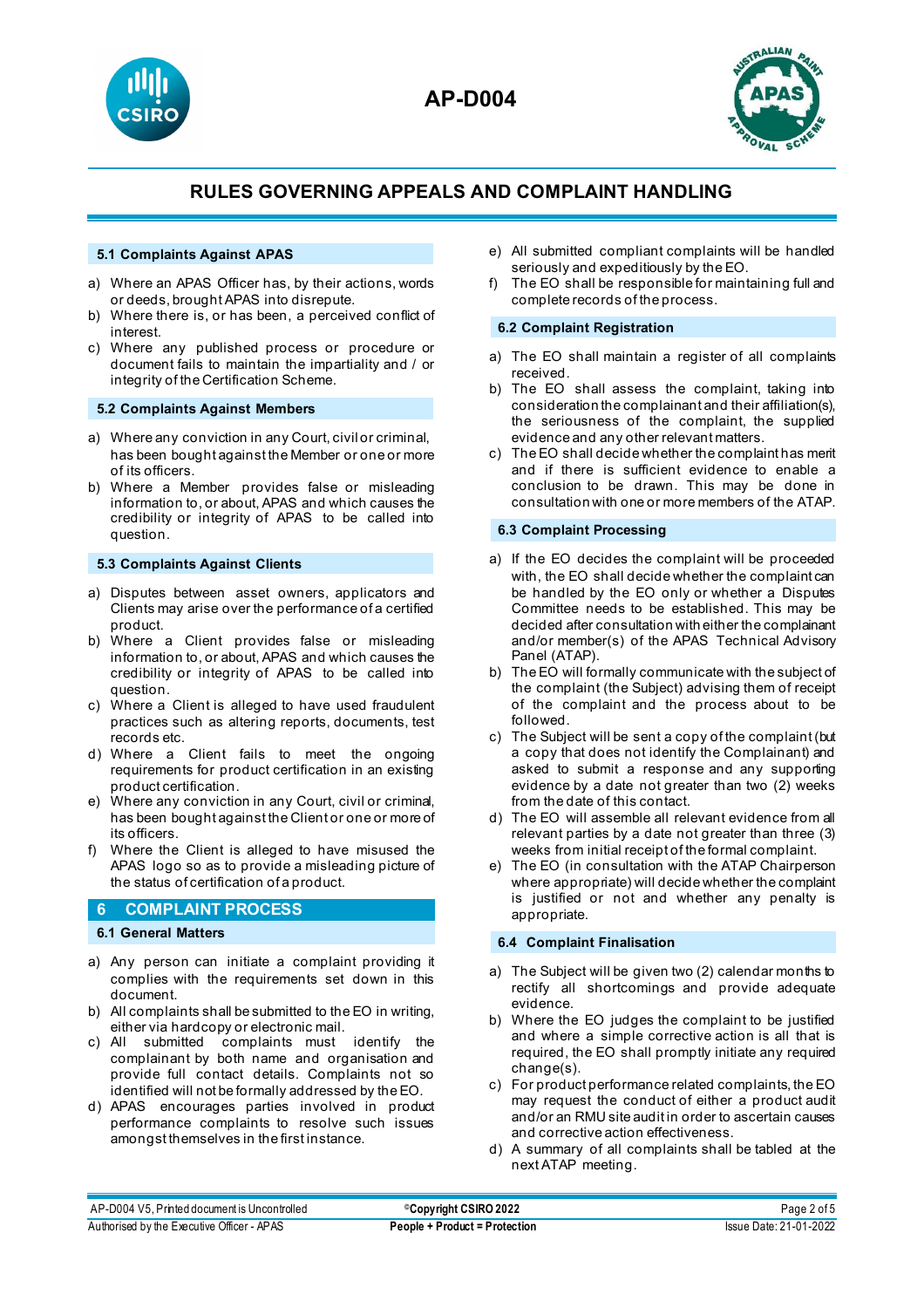



## **7 RIGHT OF APPEAL**

- a) The subject of a Complaint has the right of appeal at the time the EO or Disputes Committee advises the Subject of the findings.
- b) All appeals shall be lodged, in writing, within fourteen (14) days of the date of the Notice of Finding.
- c) The Subject has the right to request a face-to-face meeting either in person or via video link to consider the Appeal.
- d) Any costs associated with the Appeal shall be borne by the Subject and settled prior to the Appeal Hearing.
- e) Also present at this Hearing shall be a person having the authority to agree to a resolution of the dispute.
- f) Neither party is entitled to legal representation at the Hearing.

## **8 PENALTIES**

a) Depending on the severity of the fault, APAS may elect to impose one or more penalty options:

## **8.1 Client Penalties**

- a) A Client whose product is the subject of a justified Complaint judged **minor** shall be issued a Notice of Probationary Warning (NPW).
- b) The NPW will remain in force for a period to be decided by the EO but not less than six (6) months and not longer than eighteen (18) months.
- c) During the period of the NPW, the Client may still operate using APAS certification, but remains under close supervision.
- d) The NPW is publicised to all APAS Members, and the List of Participating Manufacturers and Resellers (including APAS website) is amended to show an NPW is in force.

## **8.2 Suspension of Accreditation**

- a) A Client who is the subject of a justified Complaint judged **serious** by the EO shall have their APAS Accreditation suspended.
- b) A Client under an NPW becoming the subject of a second proven complaint within eighteen (18) months from the date of the initial complaint shall have their NPW upgraded to a Suspension.
- c) The Suspension will remain in force for a period to be decided by the EO but not less than six (6) months and not longer than eighteen (18) months.
- d) During the period of the Suspension, the Client shall **not** trade using APAS Accreditation.

## **8.3 Suspension of Product Certification**

a) Where a Client fails to meet the ongoing requirements for product certification in an existing product certification, the current product certification is temporarily suspended until such a time as the ongoing requirements can be met. The Client is informed accordingly.

- b) Within the temporary suspension period:
	- i. the product(s) is removed from the List of Approved products, and
		- ii.notification of temporary suspension is emailed to all applicable parties, and
		- iii. the APAS website is updated to include all relevant information relating to the suspension
- c) After the end of the suspension period, if the product is able to meet the ongoing requirements for certification, then the product certification is reinstated on the List of Approved products, all applicable parties are informed by email, and the website is updated accordingly.
- d) If the product is unable to meet the ongoing requirements, the product is permanently removed from the List of Approved Products, all applicable parties are informed by email and the website is updated accordingly.
- e) Should circumstances change, product certification can be sought at any stage after the product has been removed from the List of Approved products as long as it can meet the ongoing requirements of product certification.

## **8.4 Cancellation of Accreditation**

- a) A Client who is the subject of a justified Complaint arising from a serious breach of workplace safety or OH&S legislation or civil or criminal conviction, shall have their APAS Accreditation suspended.
- b) A Client under a Suspension becoming the subject of an additional proven complaint within eighteen (18) months from the date of the Suspension shall have their Suspension upgraded to a Withdrawal of Accreditation.
- c) The Withdrawal of Accreditation will remain in force for a period to be decided by the EO but not less than six (6) months and not longer than twenty-four (24) months.
- d) During the period of the Withdrawal of Accreditation, the Client shall **not** trade using APAS Accreditation.

#### **8.5 Other Penalty**

a) While a complaint may be proven, the nature of the complaint may be deemed trivial. The APAS EO may therefore impose a penalty that is more fitting to the incident. However, a series of trivial complaints against a Client may call the Client's method of operation and continued certification into question.

## **9 REMOVAL OF PENALTY**

a) A Client under a current penalty may re-apply for APAS Accreditation once the period of the penalty has expired.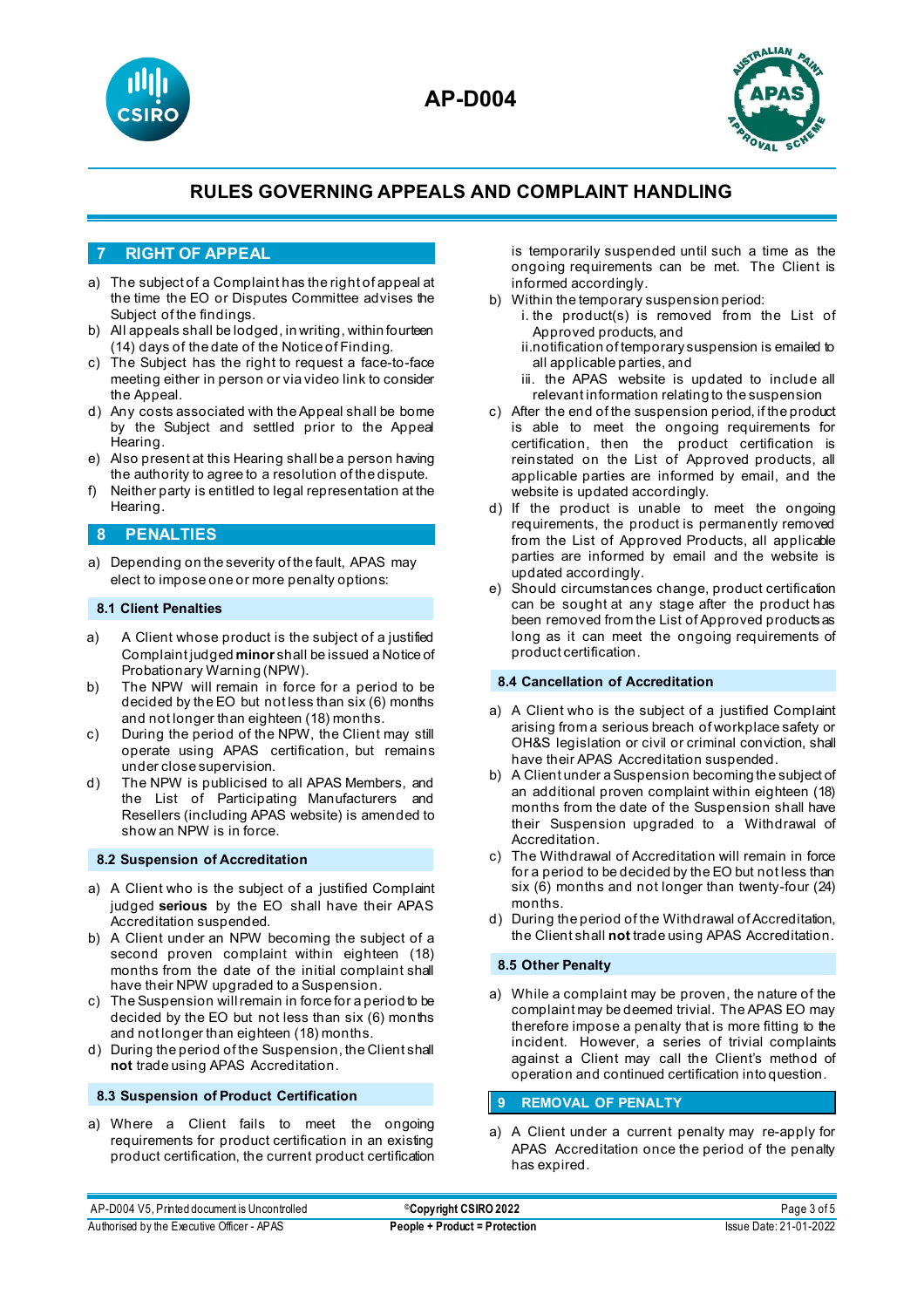



- b) A request for removal of the current penalty shall be made in writing to the EO. It shall detail reasons why the removal is warranted and the changes that have been made to ensure there is no repeat of the original issue.
- c) If the EO is of the opinion that there has been a cultural and procedural change in the organisation of sufficient magnitude and substance, the penalty may be lifted.
- d) Lifting of a penalty **does not automatically result in re-instatement** of accreditation. It merely permits the Client to re-apply for accreditation.
- e) Such a re-application of accreditation shall be treated as a new application with all necessary fees and charges being applicable again. During the subsequent audit, the EO and / or Technical Assessor will be expected to pay particular attention to the substance of the issue that lead to the original penalty.